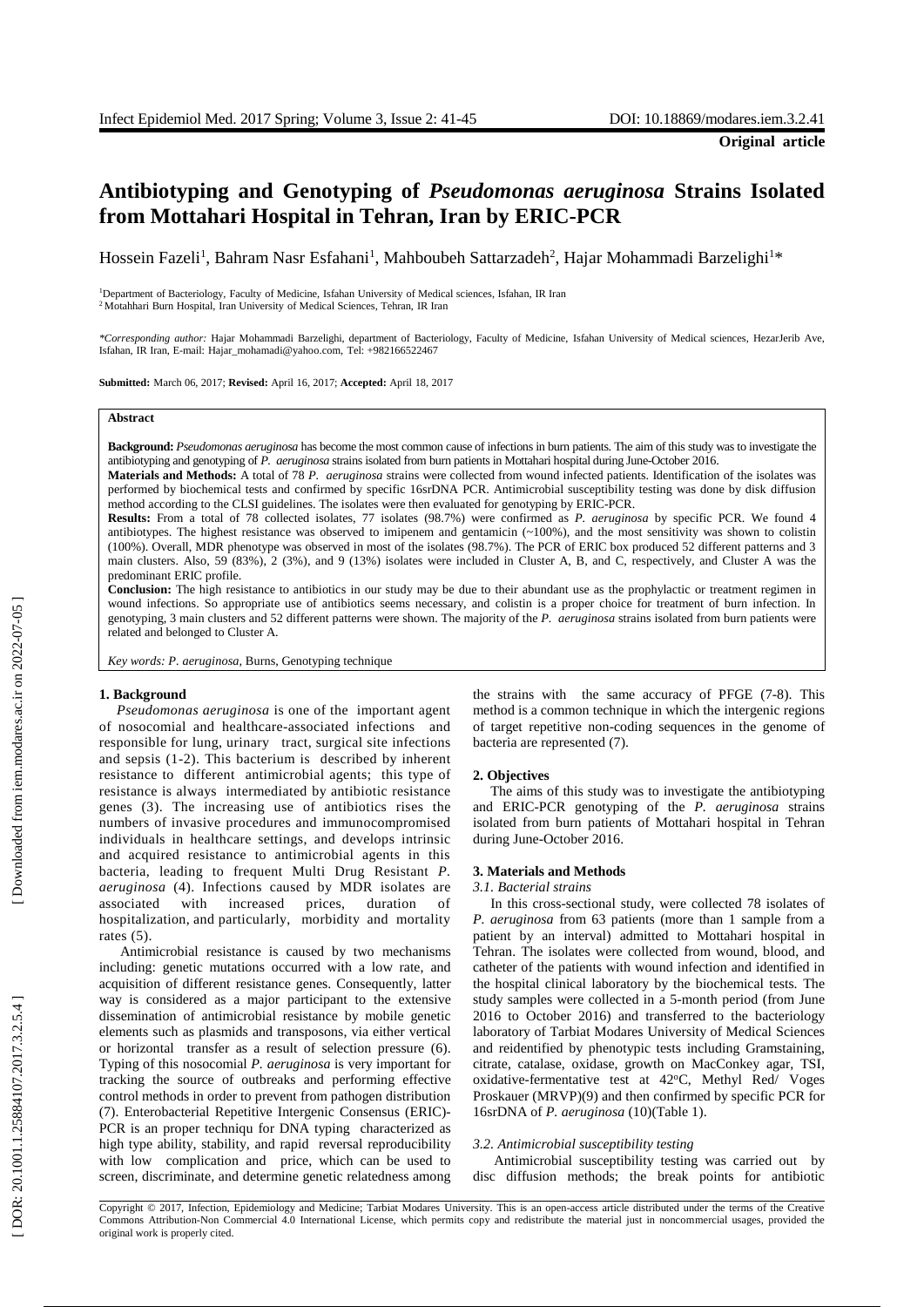susceptibility were determined according to the Clinical and Laboratory Standards Institute (CLSI) guidelines (11). Antibiotic dis c s used in this study contained ciprofloxacin (5µg), ceftazidime (30µg), amikacin (30µg), gentamicin (10µg), imipenem (10µg), trimethoprim*/*sulfamethoxazole (75µg ) and colistin (10µg) (MAST, England) . The results were validated using *P. aeruginosa* ATCC 27853 (11) .

# *3.3. DNA extraction and PCR methods for 16srDNA and ERIC -PCR genotyping*

The genomic DNA was extracted using boiling method as follow, one loopful of fresh overnight bacteria on Brain Heart Infusion agar plates was picked up and suspended in 200µ L of sterile water and boiled for10 min, after centrifugation in 12000 rpm, the supernatant was subjected to PCR by 16srDNA and ERIC primers ( Table1). Amplification was performed using Bio Rad Thermal Cycler, Germany, in 12.5 µL volume containing 1µL of purified DNA, 6.5 µL of PCR Master-mix (bioneer, USA), and 0.5 µL 10pM of each primer. The PCR conditions were as follow: an initial denaturation at 94°C for 5 min; 25 cycles of denaturation at 94°C for 45 s; annealing at 61 and 55°C, respectively, for 45 s; and an extension at 72°C for 60 s ; followed by an final extension at 72°C for 2 min. PCR products were separated by electrophoresis on a 1% agarose gel and detected by comparison with a 100bp DNA ladder as a size marker under UV doc apparatus.

## **4. Results**

### *4.1. Bacterial strains*

Among 63 patients diagnosed with wound infection episode in Motah hari hospital, a referral burn hospital in Tehran, 7 8 isolates were collected in a 5 -months period . Symptoms of infection include pus, swelling of the wound margins, ulcers color changes, bleeding, and fever. Totally, 77 isolates (9 9%) were reidentified as *P. aeruginosa* by Gram staining, conventional biochemical tests , and 16sr DNA PCR analysis ( Fig. 1) , and 1 isolate was excluded.

## *4.2. Antimicrobial susceptibility test*

Antibiotic susceptibility patterns of isolates obtained from wound, blood, and catather specimens and their antibiotyping by disc diffusion test are shown in Table 2. The highest resistance among the isolates was observed against gentamic in  $(100\%)$ , imipenem  $(98.7\%)$ . against gentamicin (100%), imipenem (98.7%), ciprofloxacin (98.7%), amikacin (97%), and ceftazidim (75%), respectively. In contrast, the most sensitivity was observed to colistin (100%). Overall, MDR phenotype was observed in most of the isolates (98.7%).



**Figure 1. PCR amplification of 16srDNA F -R, Lanes 1, 2 representatives of negative and positive controls, Lanes 3 -7** *P. aeruginosa* **isolates, M: 100 bp DNA size marker.**



**Figure 2: Lane 1 -12: ERIC -PCR patterns of** *P. aeruginosa* **isolates; M: 1kb DNA size marker.**

| Table 1: Oligonucleotide primers used in this study. |                                                       |                                 |                  |  |  |  |  |  |
|------------------------------------------------------|-------------------------------------------------------|---------------------------------|------------------|--|--|--|--|--|
| Primer<br>designation                                | <b>Primer sequence</b><br>$(5' \rightarrow 3')$       | <b>PCR</b> product<br>size (bp) | <b>Reference</b> |  |  |  |  |  |
| 16srDNA                                              | F: GGGGGATCTTCGGACCTCA<br>R: TCCTTAGAGTGCCCACCCG      | 956                             | (10)             |  |  |  |  |  |
| $ERIC-1$<br>ERIC-2                                   | F: ATGTAAGCTCCTGGGGATTCA<br>R: AAGTAAGTGACTGGGGTGAGCG | Variable                        | (21)             |  |  |  |  |  |

# **Table2: Antibiotyping patterns and antibiotic resistant and susceptibility rates in** *P. aeruginosa* **isolates.**

| Antibiotypes   | Antibiogram pattern            |                                  |                                                     |                       |                       |                       | Percent  |
|----------------|--------------------------------|----------------------------------|-----------------------------------------------------|-----------------------|-----------------------|-----------------------|----------|
|                | Caz                            | Cip                              | Ak                                                  | Gen                   | Ipm                   | Cst                   |          |
| AntibiotypeI   | $\mathbb{R}$                   | $\mathbb{R}$                     | $\mathbb{R}$                                        | $\mathbb{R}$          | $\mathbb{R}$          | S                     | 72.7%    |
| AntibiotypeII  | S                              | R                                | R                                                   | $\mathbb{R}$          | R                     | S                     | 24.6%    |
| AntibiotypeIII | $\mathbb{R}$                   | $\mathbb{R}$                     | S                                                   | $\mathbb{R}$          | $\mathbb{R}$          | S                     | 1.29%    |
| AntibiotypeIV  | $\mathbb{R}$                   | S                                | Ι                                                   | $\mathbb{R}$          | S                     | S                     | 1.29%    |
| <b>Total</b>   | R: 58/77(75%)<br>S: 19/77(25%) | $R: 76/77$ (~99%)<br>S: 1/76(1%) | R: 75/77(97%)<br>S: $1/77$ (~1%)<br>I: $1/77$ (~1%) | R: 77/77<br>$(100\%)$ | R: 76/77<br>$(-99\%)$ | S: 77/77<br>$(100\%)$ | $~100\%$ |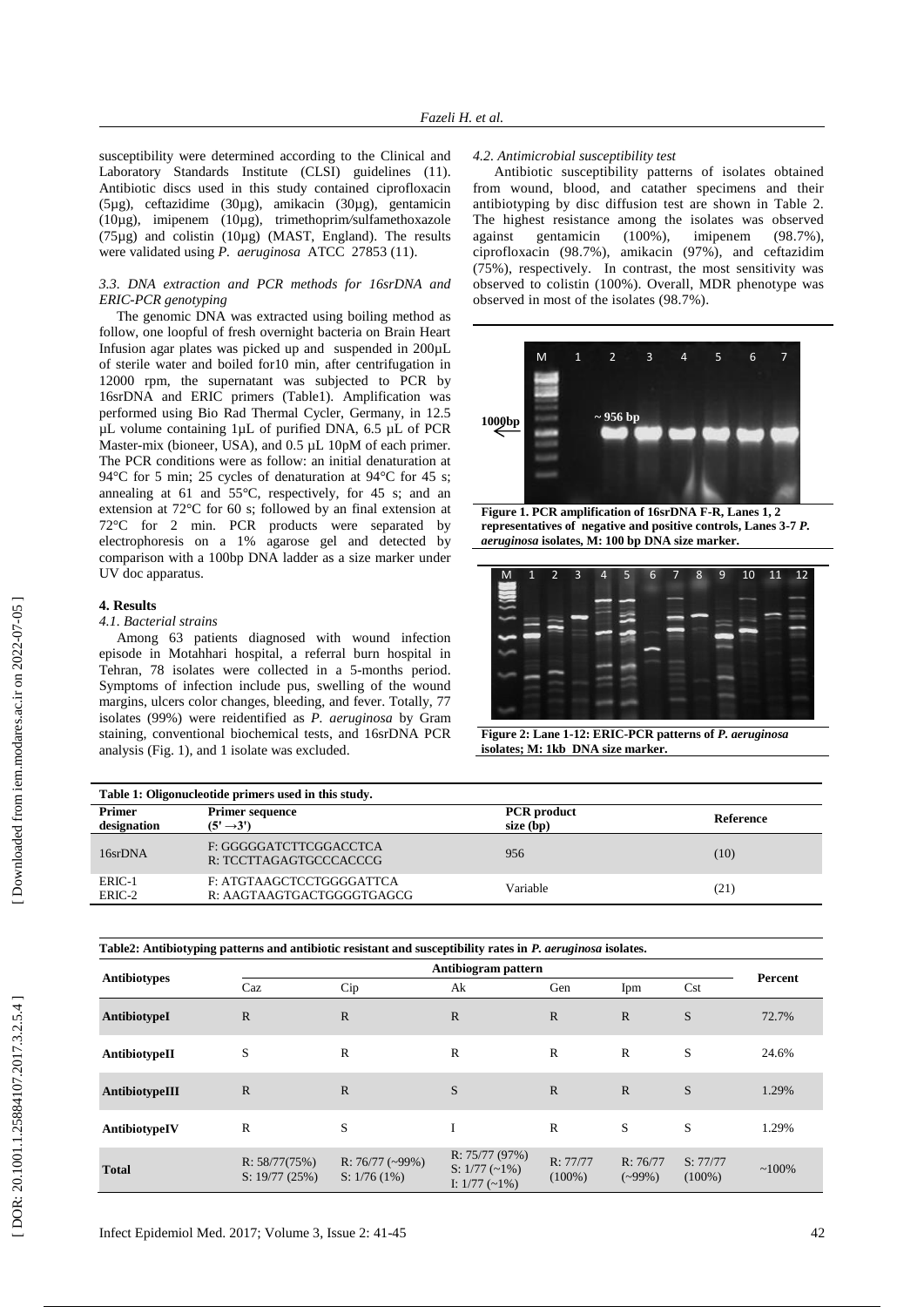

**Dendrogram demonstrates Cluster analysis by ERIC fingerprinting of 71** *P. aeruginosa* **isolates from burn patients, Tehran. Column (at the right) displays list of isolates. They show 52 different patterns and 3 main clusters.**

# *4.3. PCR results for 16srDNA and ERIC genotyping*

Among 78 samples isolated from 63 patients, 77 isolates (98.7%) were confirmed as *P. aeruginosa* by 16srDNA spec ific primer. The detection of ERIC box by PCR produced 52 different patterns with 4-14 bands ranging from 250-950 bp in 71 isolates. The dendrogram of similarity was obtained using the UPGMA method , and the existence of 3 main clusters was demonstrated (A - C), 59 isolates (83%) were included in Cluster A which was the predominant ERIC profile; 2 (3%) and 9 (13%) isolates were included in Cluster B and C, respectively. Only 1 isolate showed different profile with genetic diversity not found in other isolates (Profile D).

## **5. Discussion**

Despite the advances in hospital surveillance and the innovation of a large diversity of antimicrobial agents, MDR *P. aeruginosa* continues to be a significant agent of

nosocomial infections. This species is one of the most important microorganisms causing various clinical problems as a result of high resistance to antimicrobial agents (12). The presence of general antibiotic resistance genes and the high speed spread of environmental resistance genes have made it problematic to control and eradicate this pathogen (12) .

This study was designed with two main purposes of tracing the antibiotic resistance, and susceptibility patterns and ERIC - PCR genotyping of *P. aeruginosa* strains isolated from burn patients. In our study, *P. aeruginosa* isolates were included in 4 antibiotypes , and 76 isolates (98.7%) were resistant to 3 families of antibiotics and considered as Multi Drug Resistant (MDR) *P. aeruginosa*. Similar to many studies, the term MDRPA was used to refer to the isolates resistant to at least three different classes of antimicrobial agents, mainly aminoglycosides, carbapenems, quinolones, and cephalosporins (13) .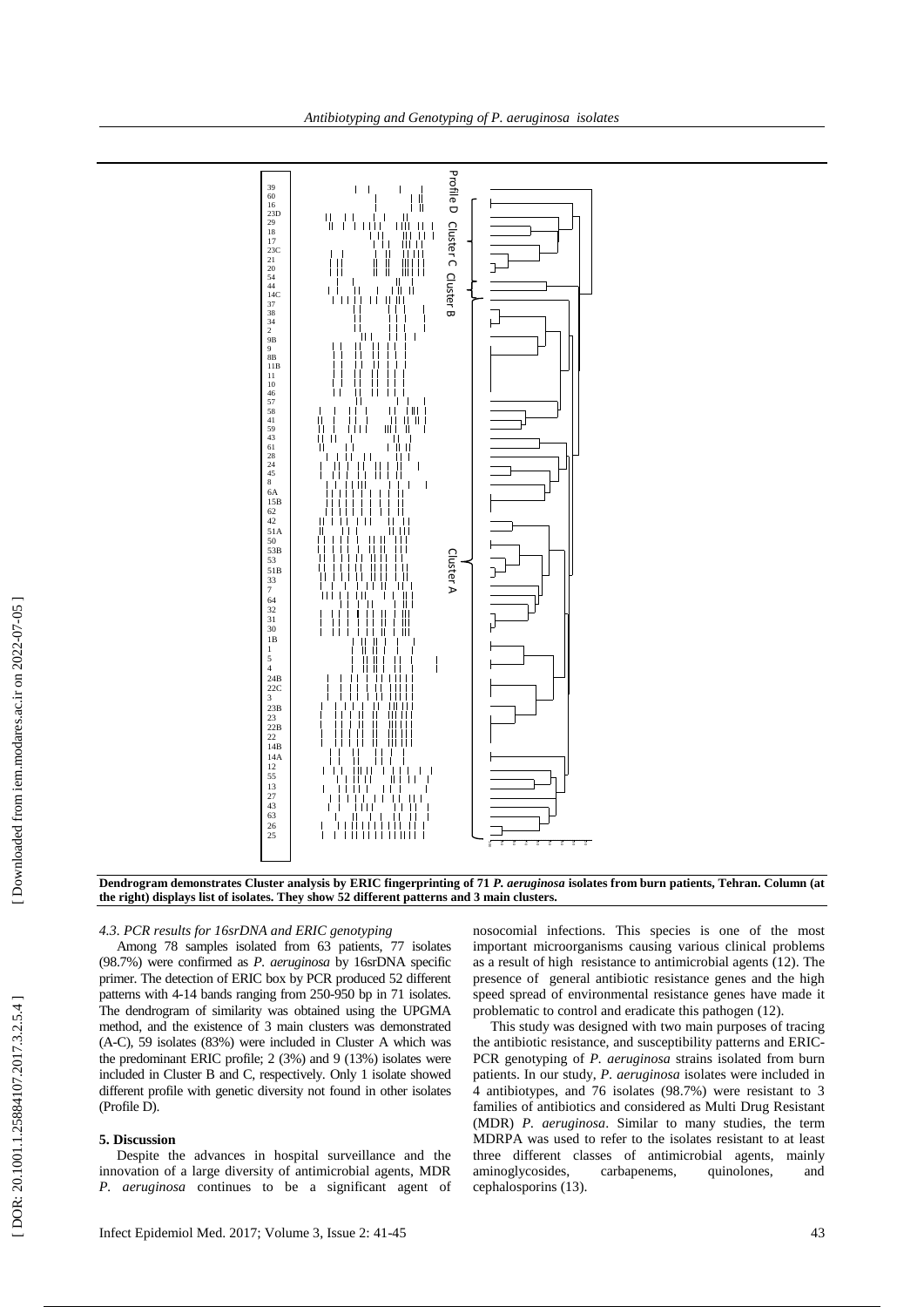Our results showed that resistance rate to gentamicin, imipenem , ciprofloxacin, amikacin , and ceftazidime was very high , which may be due to the abundant use of them as the prophylactic or treatment regimen in wound infections in burn patients . It has been shown that there is a significant correlation among the resistance of bacteria and antibiotic usage (14) .

All of our isolates (100%) were susceptible to colistin , and similar to Memar et al. (2016 ) study, colistin was represented as a therapieutic agent. In a study performed by Ranjbar et al. (2011 ) in Baqiyatallah hospital in Tehran, the frequency of antibiotic resistance was shown as follow : imipenem 97.5%, ceftazidime 57.5%, ciprofloxacin 65%, amikacin 90 % and gentamicin 67.5 (15). In another study by Rajaie et al. (2015 ), resistance to ceftazidime , ciprofloxacin, amikacin, tobramycin and gentamicin was reported as 96, 88, 96, 88 , and 92%, respectively (16). In a study performed by Fazel i et al. (2013), the resistance rate to ciprofloxacin , gentamicin, and amikacin, was reported as 65 , 60 , and 50%, respectively (17) . In another study by Hosseiniet al. (2016 ) , resistance to ceftazidime, ciprofloxacin, amikacin, tobramycin, and gentamicin , was reported as 85, 93, 87, 83 , and 83%, respectively . As it is shown, the results of these four above - mentioned studies are in accordance with our study results and show an increase in antibiotic resistance in *P .aeruginosa* isolates in Iran. Genotyping of isolates by ERIC -PCR produced 52 different patterns and three main clusters (A -C) by UPGMA method . About 83% of the isolates were included in Cluster A and related together . According to the data, it is necessary to prevent and control the pathogen transmission in burn hospital. In aforementioned cluster, 28 isolates had 100% similarity, forming 10 real clones; Cluster C possessed only one real clone that was made by two isolates. A total of 5 clones contained isolates collected from the same patients (more than 1 sample from a patient by an interval) , and 6 clones possessed isolates collected from different patients. On the other hand, it was verified that the same patient could have been infected either by the different isolates that belonged to the same cluster (23A, B and 23C, D) or by the isolates located to different clones ( 8A, 8B and 23A, 23D ). As formerly reported by Sener et al. (2001 ), these findings supposed that some of the patients were colonized and infected by either the similar or different isolates along the hospitalized duration(18) .

According to the data, it was suppose d that ERIC -PCR was a discriminatory method for typin g of *P.eruginosa* isolates , and a combination scheme consist of genotyping and phenotyping met hods is the best system to characterize *P. aeruginosa* isolates. Wolska et al. (2008 ) obtained similar results. In their study , two typing methods (Ribotyping and ERIC -PCR) were evaluated for discriminating 62 clinical strains of *P. aeruginosa.* They detected 9 and 36 genotypes for each method, respectively. They suggested that a combination of these methods would achieve more discriminatory power (19) . Syrmis et al. (2004 ) used Rep -PCR and PFGE methods for genotyping of 163 *P. aeruginosa* isolates collected from cystic fibrosis (CF) patients, PFGE and rep -PCR were capable to identify 58 distinct clonal groups. They proposed that ERIC- PCR is appropriate, low-priced, reproducible, rapid, and discriminatory typing method for efficient epidemiological surveillance of *P. aeruginosa* isolates in CF patients (8) . Khosravi et al. (2016 ) determined the genetic diversity of MDR *P. aeruginosa* isolates collected from wound infection of burn patients in Ahvaz, Iran, by ERIC - PCR. Unlike to our study, they found high level of heterogeneity in genotypes of *P. aeruginosa* isolates and revealed no genetic relatedness between them (20) .

#### **6. Conclusion**

The high resistance rate to antibiotic in our study may be due to abundant use of them as prophylactic or treatment regimen in burn patients . Therefore , suitable use of antibiotics seems necessary, and colistin is a suitable choice for treatment of wound infections. A majority of *P. aeruginosa* isolates collected from burn patients were related and belong to Cluster A , and the prevention and control of this pathogen transmission is necessary.

# **Conflict of interests**

The authors declare they have no conflict of interest **.**

## **Acknowledgements**

I would like to acknowledge head of Microbiology laboratory in Motahhari hospital of Tehran for her supports .

#### **Authors' Contribution**

All of authors contribute to this study .

#### **Funding/support**

This study was funded by faculty of Medicine , Isfahan University of Medical sciences.

#### **References**

- 1. Rossolini G, Mantengoli E. Treatment and control of severe infections caused by multiresistant *Pseudomonas aeruginosa*. Clin Microbiol Infect. 2005; 11(Suppl 4):17 -32.
- 2. Lee J -Y, Ko KS. Mutations and expression of *Pmr*AB and *Pho*PQ related with colistin resistance in *Pseudomonas aeruginosa* clinical isolates. Diagno Microbiol Infect Dis. 2014; 78(3):271 -6.
- 3. Patzer J, Toleman MA, Deshpande LM, Kamińska W, Dzierżanowska D, Bennett PM, et al. *Pseudomonas aeruginosa* strains harbouring an unusual bla*VIM-*4 gene cassette isolated from hospitalized children in Poland (1998– 2001). J Antimicrob Chemother. 2004; 53(3):451 -6.
- 4. Shahcheraghi F, Badmasti F, Feizabadi MM. Molecular characterization of Class 1 integrons in MDR *Pseudomonas aeruginosa* isolated from clinical settings in Iran, Tehran. FEMS Immunol Med Microbiol. 2010; 58(3):421 -5.
- 5. Gales AC, Castanheira M, Jones RN, Sader HS. Antimicrobial resistance among gram -negative bacilli isolated from Latin America: results from SENTRY Antimicrobial Surveillance Program (Latin America, 2008 –2010). Diagn Microbiol Infect Dis. 2012; 73(4):354 -60.
- 6. Xu Z, Li L, Shirtliff M, Peters B, Li B, Peng Y, et al. Resistance Class 1 integron in clinical methicillin ‐resistant *Staphylococcus aureus* strains in southern China, 2001 –2006. Clin Microbiol Infect. 2011; 17(5):714 -8.
- 7. Valadbeigi H, Rafiei Tabatabaei R, Malek A, Sekawi Z, Raftari M, Parvaneh K, et al. Genomic diversity and virulence genes among clinical isolates of *Pseudomonas aeruginosa*. Clin Lab. 2014; 60:363 - 7
- 8. Syrmis MW, O'carroll MR, Sloots TP, Coulter C, Wainwright CE, Bell SC, et al. Rapid genotyping of *Pseudomonas aeruginosa* isolates harboured by adult and paediatric patients with cystic fibrosis using repetitive-elementbased PCR assays. J Med Microbiol. 2004; 53(Pt 11):1089 -96.
- 9. Nanvazadeh F, Khosravi AD, Zolfaghari MR, Parhizgari N. Genotyping of *Pseudomonas aeruginosa* strains isolated from burn patients by RAPD -PCR. Burns. 2013; 39(7):1409 -13.
- 10. Spilker T, Coenye T, Vandamme P, LiPuma JJ. PCR -based assay for differentiation of *Pseudomonas aeruginosa* from other *Pseudomonas* species recovered from cystic fibrosis patients. J Clin Microbiol. 2004; 42(5):2074 -9.
- 11. Wayne PA. Clinical and laboratory standards institute; 2007. Performance standards for antimicrobial susceptibility testing. CLSI document M100 -S17.
- 12. Vitkauskiene A, Skrodeniene E, Dambrauskiene A, Macas A, Sakalauskas R. *Pseudomonas aeruginosa* bacteremia: resistance to antibiotics, risk factors, and patient mortality. Medicina (Kaunas). 2010; 46(7):490 -5.
- 13. Falagas ME, Koletsi PK, Bliziotis IA. The diversity of definitions of multidrug -resistant (MDR) and pandrug -resistant (PDR) *Acinetobacter baumannii* and *Pseudomonas aeruginosa*. J Med Microbiol. 2006; 55(Pt 12):1619 -29.
- 14. Mansury D, Motamedifar M, Sarvari J, Shirazi B, Khaledi A. Antibiotic susceptibility pattern and identification of extended spectrum β-lactamases (ESBLs) in clinical isolates of *Klebsiella pneumoniae* from Shiraz, Iran. Iran J Microbiol. 2016; 8(1):55.